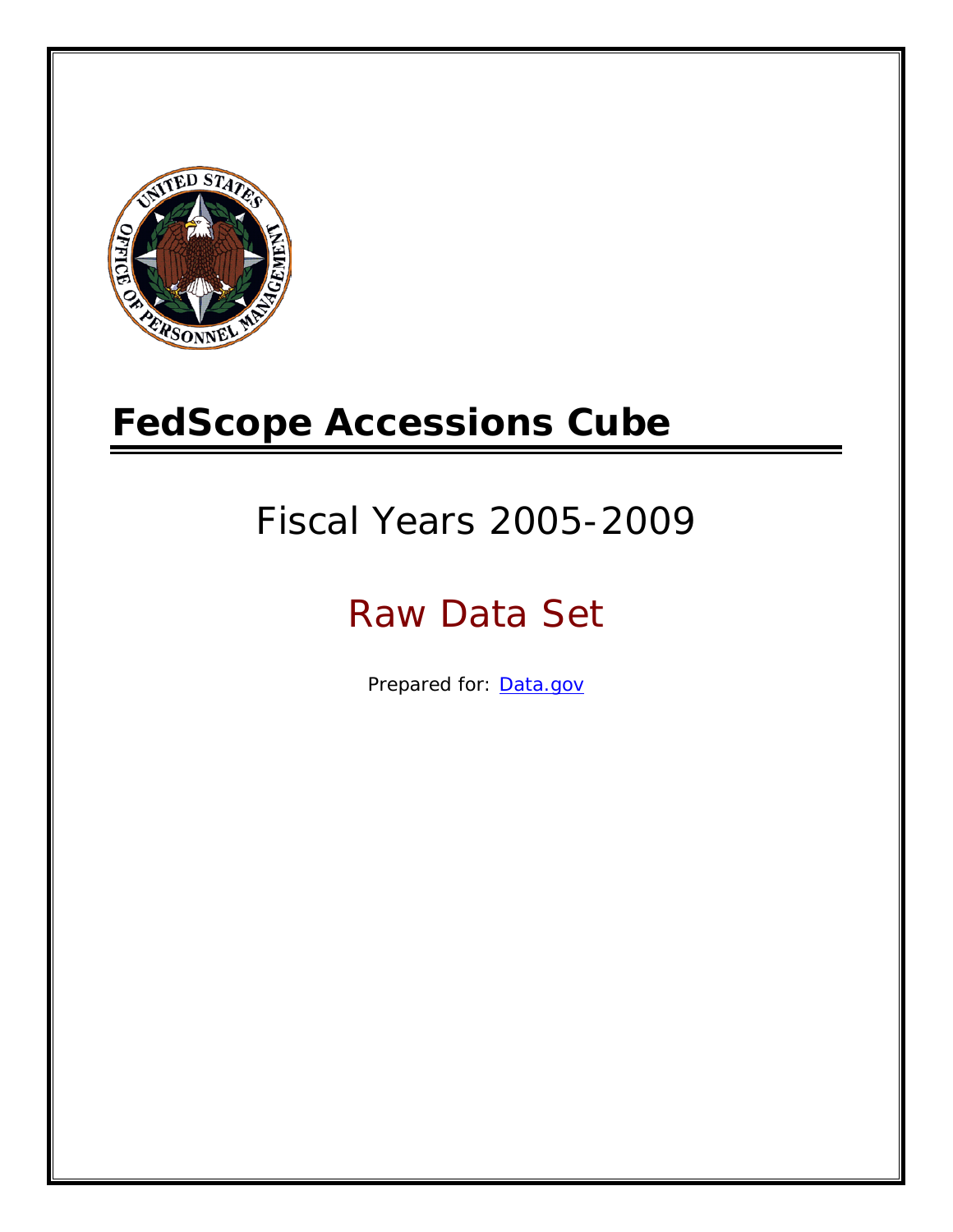

# **Table of Contents**

| $\mathbf{1}$   | <b>OVERVIEW</b>                                 | 3                |
|----------------|-------------------------------------------------|------------------|
| 1.1            | Purpose                                         | $\mathbf{3}$     |
| 1.2            | <b>Scope</b>                                    | 3                |
| $\overline{2}$ | <b>RAW DATA SET FILE</b>                        | 3                |
| 2.1            | <b>ACCDATA</b>                                  | 3                |
| 3              | <b>DIMENSION TRANSLATIONS FILES</b>             | 5                |
| 3.1            | Agency                                          | 5                |
| 3.2            | <b>Accession</b>                                | 5                |
| 3.3            | <b>Date</b>                                     | $\boldsymbol{6}$ |
| 3.4            | Age                                             | 6                |
| 3.5            | <b>General Schedule &amp; Equivalent Grade</b>  | $\overline{7}$   |
| 3.6            | <b>Length of Service</b>                        | 8                |
| 3.7            | Location                                        | 8                |
| 3.8            | Occupation                                      | 9                |
| 3.9            | <b>Occupation Category</b>                      | 9                |
| 3.10           | Pay Plan & Grade                                | 10               |
|                | 3.11 Salary Level                               | 10               |
|                | 3.12 Type of Appointment                        | 11               |
|                | 3.13 Work Schedule                              | 11               |
|                | 3.14 Count                                      | 12               |
|                | 3.15 Average Salary                             | 12               |
|                | 3.16 Average Length of Service                  | 12               |
| 4              | <b>DATA DEFINITIONS</b>                         | 13               |
| 4.1            | Agency                                          | 13               |
| 4.2            | <b>Accessions</b>                               | 13               |
| 4.3            | Date                                            | 14               |
| 4.4            | Age                                             | 14               |
| 4.5            | <b>General Schedule &amp; Equivalent Grade</b>  | 14               |
| 4.6            | <b>Length of Service</b>                        | 15               |
| 4.7            | Location                                        | 15               |
| 4.8            | Occupation                                      | 15               |
| 4.9            | <b>Occupation Category</b>                      | 15               |
| 4.10           | Pay Plan & Grade                                | 15               |
|                | 4.11 Salary Level                               | 15               |
| 4.12           | <b>Type of Appointment</b>                      | 16               |
| 4.13           | <b>Work Schedule</b>                            | 16               |
|                | 4.14 Count                                      | 16               |
|                | 4.15 Average Salary                             | 16               |
|                | 4.16 Average Length of Service                  | 16               |
| 5              | <b>APPENDIX</b>                                 | 17               |
|                | Source: FedScope (http://www.fedscope.opm.gov/) | 1                |
|                |                                                 |                  |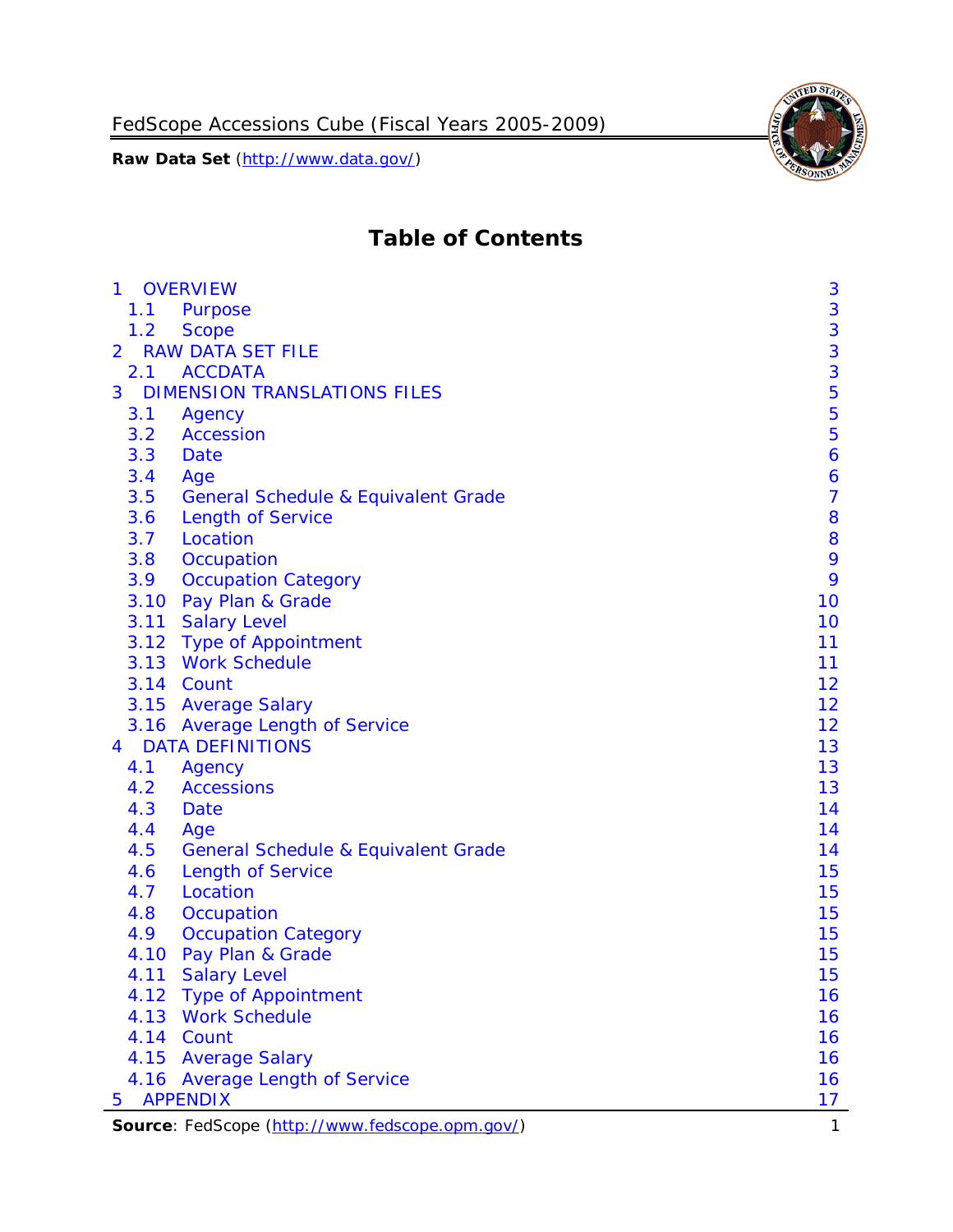|                                     | FedScope Accessions Cube (Fiscal Years 2005-2009)   |  |
|-------------------------------------|-----------------------------------------------------|--|
| Raw Data Set (http://www.data.gov/) |                                                     |  |
| 5.1                                 | SAS Program to Read Raw Data Sets for Data Analysis |  |
| 5.2                                 | FedScope General Public Web Site                    |  |

**Listing of Tables**

| Table 2.1: ACCDATA.TXT Record Layout   | 4  |
|----------------------------------------|----|
| Table 3.1: DTagy.txt Record Layout     | 5  |
| Table 3.2: DTacc.txt Record Layout     | 5  |
| Table 3.3: DTefdate.txt Record Layout  | 6  |
| Table 3.4: DTagelvl.txt Record Layout  | 6  |
| Table 3.5: DTgsegrd.txt Record Layout  | 7  |
| Table 3.6: DTloslvl.txt Record Layout  | 8  |
| Table 3.7: DTloc.txt Record Layout     | 8  |
| Table 3.8: DTocc.txt Record Layout     | 9  |
| Table 3.9: DTpatco.txt Record Layout   | 9  |
| Table 3.10: DTppgrd.txt Record Layout  | 10 |
| Table 3.11: DTsallvl.txt Record Layout | 10 |
| Table 3.12: DTtoa.txt Record Layout    | 11 |
| Table 3.13: DTwrksch.txt Record Layout | 11 |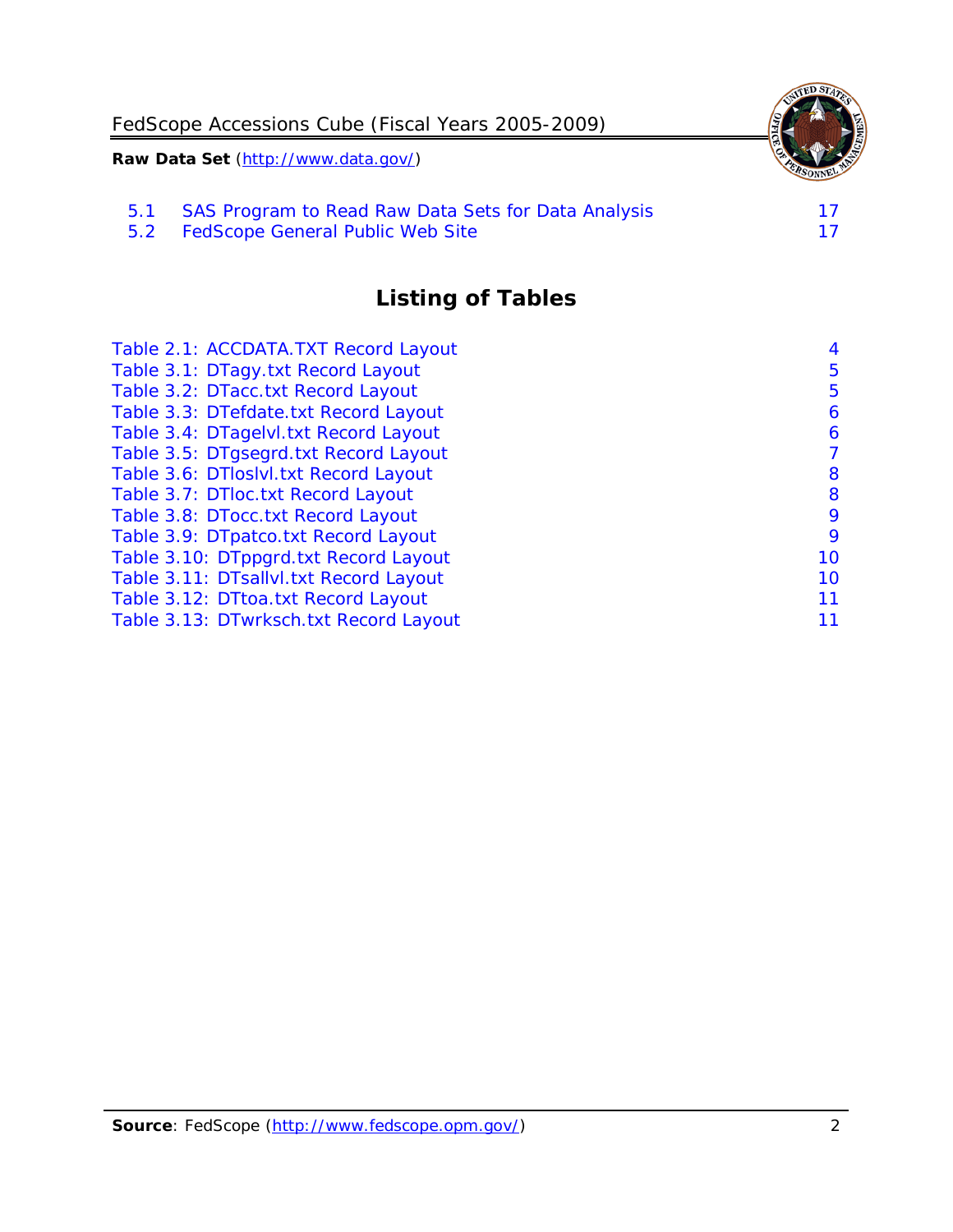

# <span id="page-3-0"></span>**1 OVERVIEW**

#### <span id="page-3-1"></span>*1.1 Purpose*

The purpose of this raw data set is to increase public access to high value, machine readable datasets generated by the U.S. Office of Personnel Management. The FedScope Accessions Cube data sets are available via [Data.gov.](http://www.data.gov/)

#### <span id="page-3-2"></span>*1.2 Scope*

The scope of this raw data set includes all data elements used in the creation of the FedScope Accessions Cube [\(http://www.fedscope.opm.gov/\)](http://www.fedscope.opm.gov/). **NOTE**: Starting in FY 2010, the OPM Statistical Data Mart (SDM) is the source for all FedScope data. The SDM is processed data from the Enterprise Human Resources Integration (EHRI) data warehouse. Data is processed on a quarterly basis (i.e. March, June, September and December).

## <span id="page-3-3"></span>**2 RAW DATA SET FILE**

#### <span id="page-3-4"></span>*2.1 ACCDATA*

This "**delimited**" (comma separated value (**CSV**)) raw data set provides the actual number of personnel actions ("Transfer-Ins" and "New Hires") that have taken place within Fiscal Years 2005-2009. Each column value is separated by a "**comma**" from the next column's value and each row starts a new record. Each record contains 17 data elements. The record layout for ACCDATA.TXT is depicted in [Table 2.1](#page-4-0) below: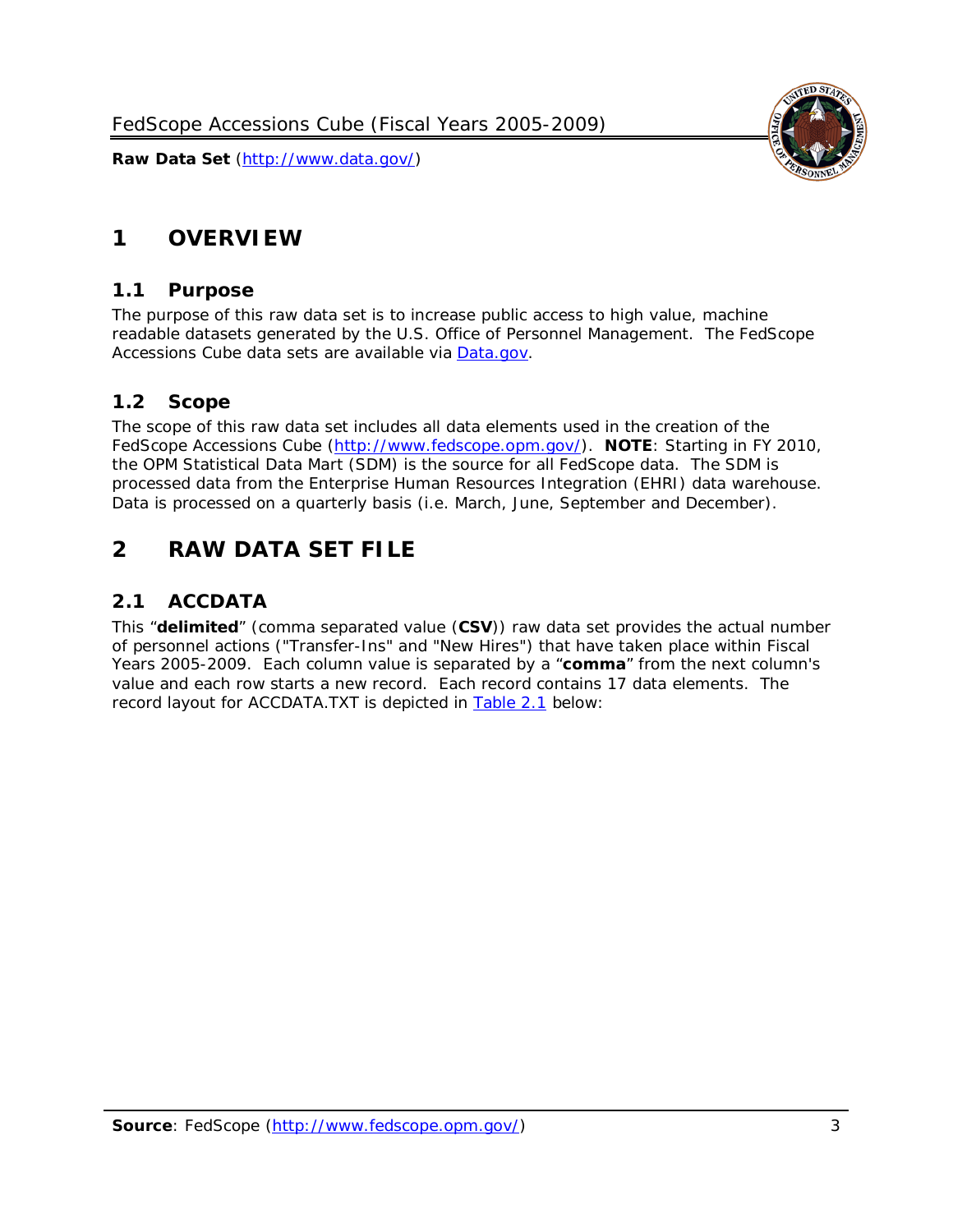

<span id="page-4-0"></span>

| Data<br>Column | <b>DATA ELEMENT NAME</b>            | <b>CSV</b><br>Column<br><b>Name</b> | <b>CSV</b><br><b>Column</b><br><b>Format</b> |
|----------------|-------------------------------------|-------------------------------------|----------------------------------------------|
|                | Agency                              | <b>AGYSUB</b>                       | <b>TEXT</b>                                  |
| $\overline{2}$ | Accession                           | <b>ACC</b>                          | <b>TEXT</b>                                  |
| 3              | Date                                | <b>EFDATE</b>                       | <b>TEXT</b>                                  |
| 4              | Age                                 | <b>AGELVL</b>                       | <b>TEXT</b>                                  |
| 5              | General Schedule & Equivalent Grade | <b>GSEGRD</b>                       | <b>TEXT</b>                                  |
| 6              | Length of Service                   | <b>LOSLVL</b>                       | <b>TEXT</b>                                  |
| 7              | Location                            | <b>LOC</b>                          | <b>TEXT</b>                                  |
| 8              | Occupation                          | OCC                                 | <b>TEXT</b>                                  |
| 9              | Occupation Category                 | <b>PATCO</b>                        | <b>TEXT</b>                                  |
| 10             | Pay Plan & Grade                    | <b>PPGRD</b>                        | <b>TEXT</b>                                  |
| 11             | Salary Level                        | <b>SALLVL</b>                       | <b>TEXT</b>                                  |
| 12             | Type of Appointment                 | <b>TOA</b>                          | <b>TEXT</b>                                  |
| 13             | Work Schedule                       | <b>WORKSCH</b>                      | <b>TEXT</b>                                  |
| 14             | Count                               | COUNT                               | <b>NUMERIC</b>                               |
| 15             | Average Salary                      | <b>SALARY</b>                       | <b>NUMERIC</b>                               |
| 16             | Average Length of Service           | LOS                                 | <b>NUMERIC</b>                               |
|                | <b>Total Records: 1,402,778</b>     |                                     |                                              |

#### **Table 2.1: ACCDATA.TXT Record Layout**

**NOTE**: If importing this table (data set) into Excel, change the "column data format" for columns 1-13 from "General" to "Text". Columns 14-16 can be imported as "General" data format. In Excel, the "General" data format converts numeric values to numbers. Columns 1-13 are TEXT fields; Columns 14-16 are NUMERIC fields.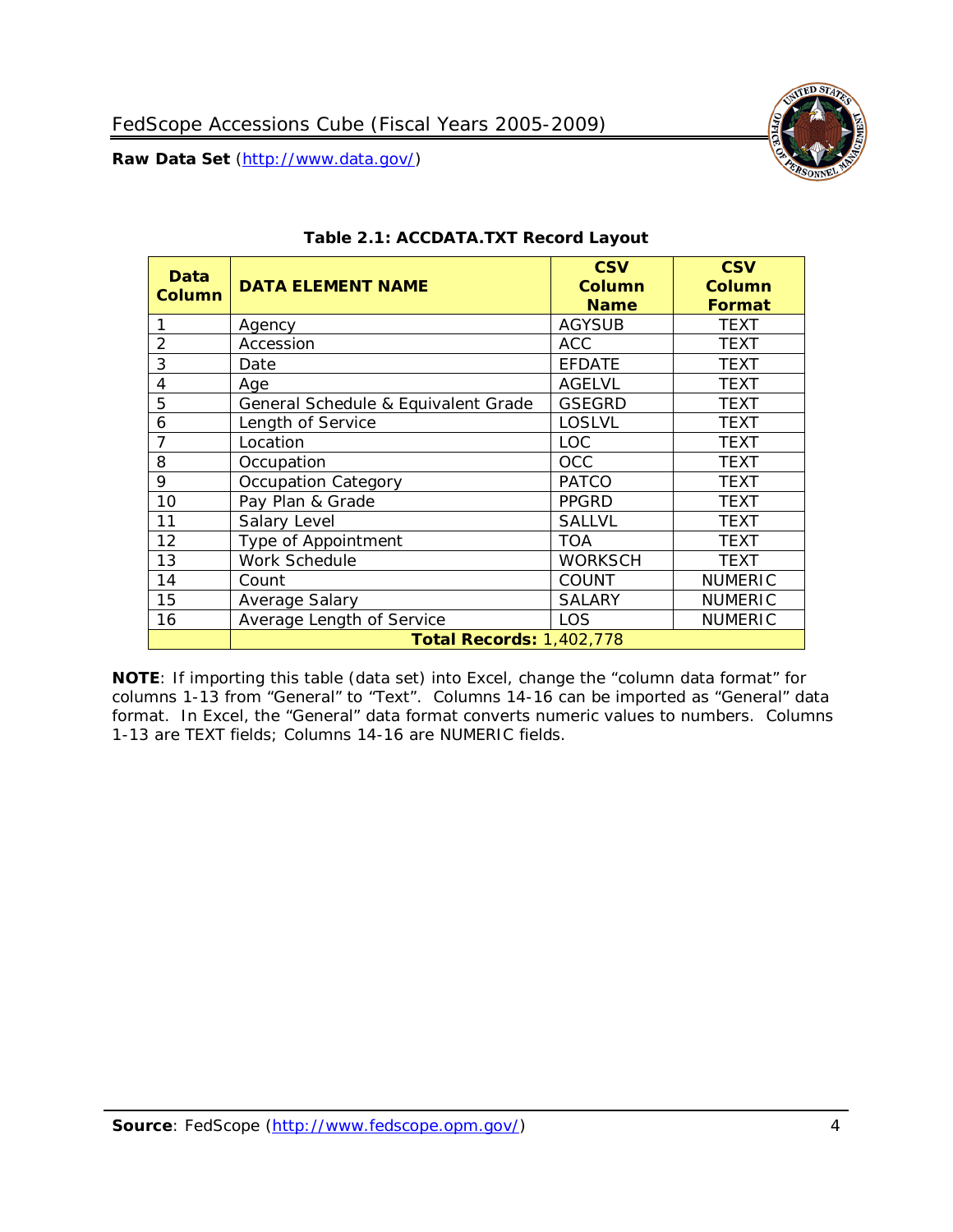

# <span id="page-5-0"></span>**3 DIMENSION TRANSLATIONS FILES**

#### <span id="page-5-1"></span>*3.1 Agency*

This "**delimited**" (comma separated value (**CSV**)) data file provides translations for the agency data element contained in the accessions data file (ACCDATA.TXT). See [Table 2.1.](#page-4-0) Each column value is separated by a "**comma**" from the next column's value and each row starts a new record. Each record contains 6 data elements. The record layout for DTagy.txt is depicted in [Table 3.1](#page-5-3) below:

<span id="page-5-3"></span>

| Data<br><b>Column</b>     | <b>DATA ELEMENT NAME</b>       | <b>CSV</b><br><b>Column</b><br><b>Name</b> | <b>CSV</b><br>Column<br><b>Format</b> |
|---------------------------|--------------------------------|--------------------------------------------|---------------------------------------|
|                           | Agency Type                    | <b>AGYTYP</b>                              | <b>TEXT</b>                           |
| 2                         | <b>Agency Type Translation</b> | <b>AGYTYPT</b>                             | <b>TEXT</b>                           |
| 3                         | Agency                         | AGY                                        | <b>TEXT</b>                           |
|                           | <b>Agency Translation</b>      | <b>AGYT</b>                                | <b>TEXT</b>                           |
| 5                         | Agency Sub element             | <b>AGYSUB</b>                              | <b>TEXT</b>                           |
|                           | Agency Sub element Translation | <b>AGYSUBT</b>                             | <b>TEXT</b>                           |
| <b>Total Records: 575</b> |                                |                                            |                                       |

#### **Table 3.1: DTagy.txt Record Layout**

**NOTE**: If importing this table (data set) into Excel, change the "column data format" for columns 1-6 from "General" to "Text".

#### <span id="page-5-2"></span>*3.2 Accession*

This "**delimited**" (comma separated value (**CSV**)) data file provides translations for the accession data element contained in the accessions data file (ACCDATA.TXT). See [Table](#page-4-0)  [2.1.](#page-4-0) Each column value is separated by a "**comma**" from the next column's value and each row starts a new record. Each record contains 2 data elements. The record layout for DTacc.txt is depicted in [Table 3.2](#page-5-4) below:

<span id="page-5-4"></span>

| Data<br><b>Column</b>   | <b>DATA ELEMENT NAME</b>     | <b>CSV</b><br><b>Column</b><br><b>Name</b> | <b>CSV</b><br>Column<br>Format |
|-------------------------|------------------------------|--------------------------------------------|--------------------------------|
|                         | Accession                    | ACC                                        | TFXT                           |
|                         | <b>Accession Translation</b> | <b>ACCT</b>                                | TFXT                           |
| <b>Total Records: 5</b> |                              |                                            |                                |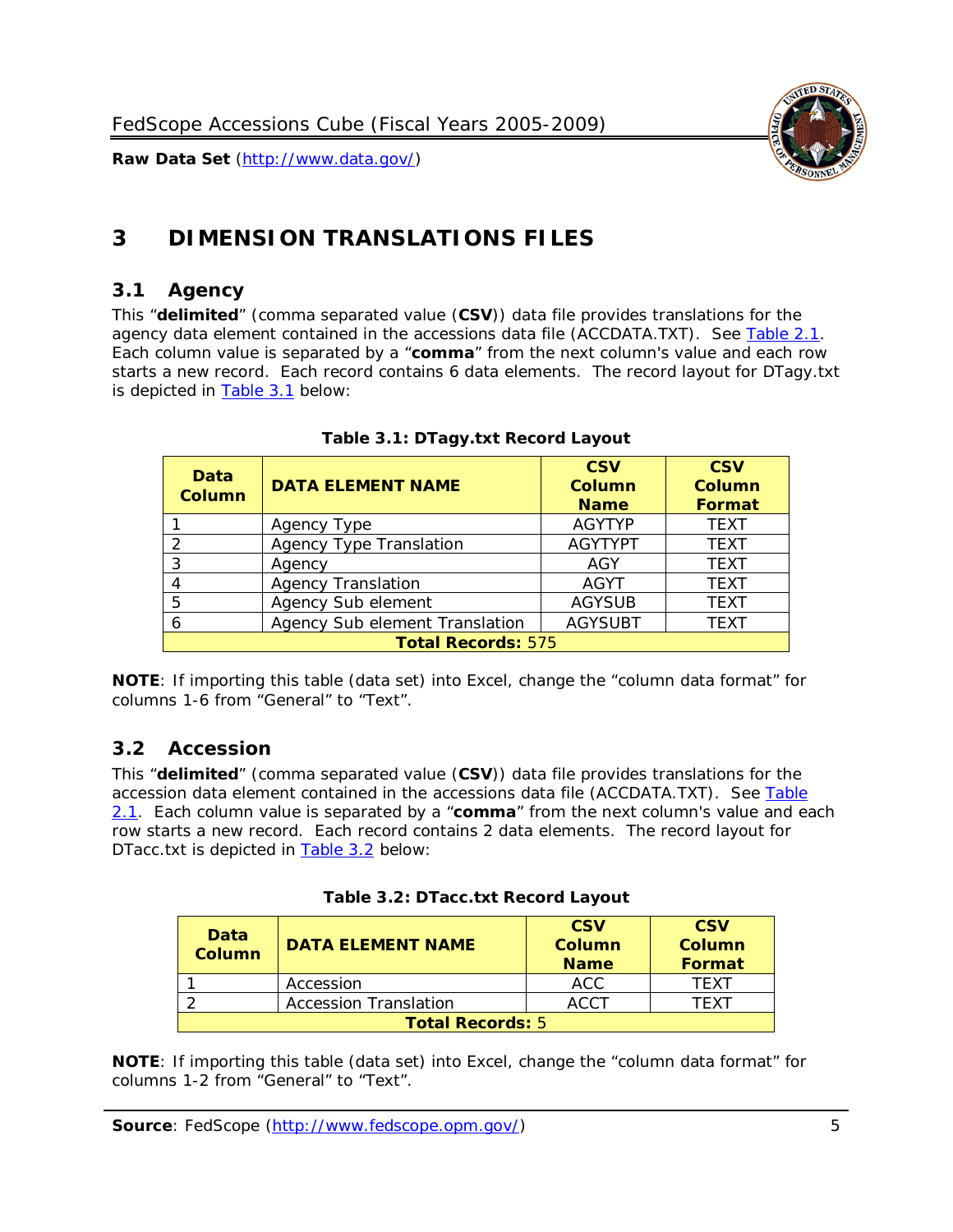

### <span id="page-6-0"></span>*3.3 Date*

This "**delimited**" (comma separated value (**CSV**)) data file provides translations for the date data element contained in the accessions data file (ACCDATA.TXT). See [Table 2.1.](#page-4-0) Each column value is separated by a "**comma**" from the next column's value and each row starts a new record. Each record contains 4 data elements. The record layout for DTefdate.txt is depicted in [Table 3.3](#page-6-2) below:

<span id="page-6-2"></span>

| Data<br><b>Column</b>    | <b>DATA ELEMENT NAME</b>       | <b>CSV</b><br>Column<br><b>Name</b> | <b>CSV</b><br>Column<br><b>Format</b> |
|--------------------------|--------------------------------|-------------------------------------|---------------------------------------|
|                          | <b>Fiscal Year</b>             | FY                                  | <b>TEXT</b>                           |
|                          | <b>Fiscal Year Translation</b> | <b>FYT</b>                          | <b>TEXT</b>                           |
| 3                        | Quarter                        | <b>OTR</b>                          | <b>TEXT</b>                           |
| 4                        | <b>Quarter Translation</b>     | <b>OTRT</b>                         | <b>TEXT</b>                           |
| 5                        | Date                           | <b>EFDATE</b>                       | <b>TEXT</b>                           |
| 6                        | Date Translation               | <b>EFDATET</b>                      | TEXT                                  |
| <b>Total Records: 60</b> |                                |                                     |                                       |

#### **Table 3.3: DTefdate.txt Record Layout**

**NOTE**: If importing this table (data set) into Excel, change the "column data format" for columns 1-4 from "General" to "Text".

## <span id="page-6-1"></span>*3.4 Age*

This "**delimited**" (comma separated value (**CSV**)) data file provides translations for the age data element contained in the accessions data file (ACCDATA.TXT). See [Table 2.1.](#page-4-0) Each column value is separated by a "**comma**" from the next column's value and each row starts a new record. Each record contains 2 data elements. The record layout for DTagelvl.txt is depicted in [Table 3.4](#page-6-3) below:

|  |  | Table 3.4: DTagelvl.txt Record Layout |
|--|--|---------------------------------------|
|--|--|---------------------------------------|

<span id="page-6-3"></span>

| Data<br>Column           | <b>DATA ELEMENT NAME</b> | <b>CSV</b><br><b>Column</b><br><b>Name</b> | <b>CSV</b><br><b>Column</b><br>Format |
|--------------------------|--------------------------|--------------------------------------------|---------------------------------------|
|                          | Age                      | <b>AGELVL</b>                              | <b>TFXT</b>                           |
|                          | Age Translation          | AGFI VI T                                  | TFXT                                  |
| <b>Total Records: 12</b> |                          |                                            |                                       |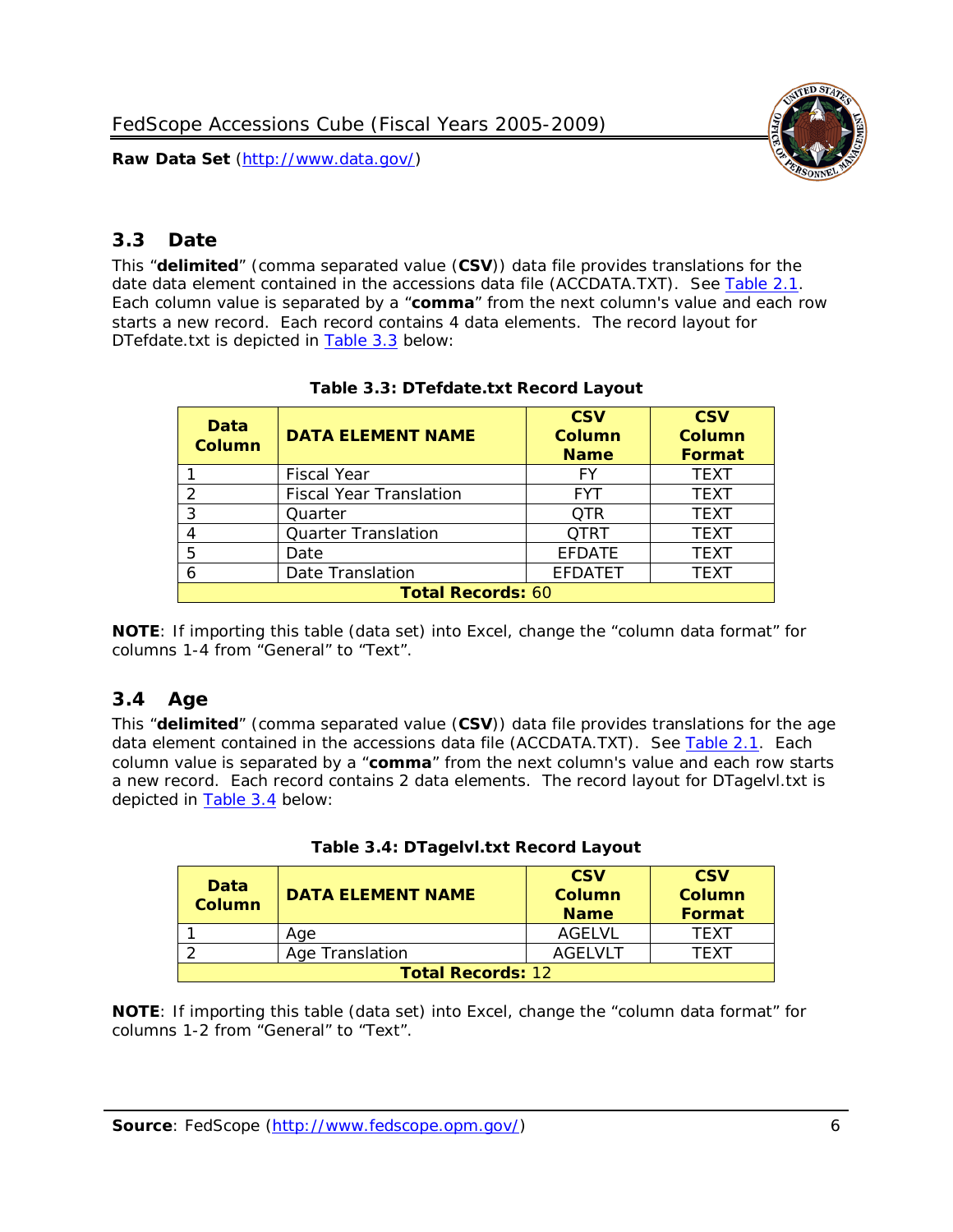

#### <span id="page-7-0"></span>*3.5 General Schedule & Equivalent Grade*

This "**delimited**" (comma separated value (**CSV**)) data file provides translations for the general schedule & equivalent grade data element contained in the accessions data file (ACCDATA.TXT). See [Table 2.1.](#page-4-0) Each column value is separated by a "**comma**" from the next column's value and each row starts a new record. Each record contains 1 data element. The record layout for DTgsegrd.txt is depicted in [Table 3.5](#page-7-1) below:

|  |  | Table 3.5: DTgsegrd.txt Record Layout |
|--|--|---------------------------------------|
|--|--|---------------------------------------|

<span id="page-7-1"></span>

| Data<br>Column           | <b>DATA ELEMENT NAME</b>            | <b>CSV</b><br>Column<br><b>Name</b> | <b>CSV</b><br>Column<br><b>Format</b> |
|--------------------------|-------------------------------------|-------------------------------------|---------------------------------------|
|                          | General Schedule & Equivalent Grade | GSFGRD                              | TFXT                                  |
| <b>Total Records: 17</b> |                                     |                                     |                                       |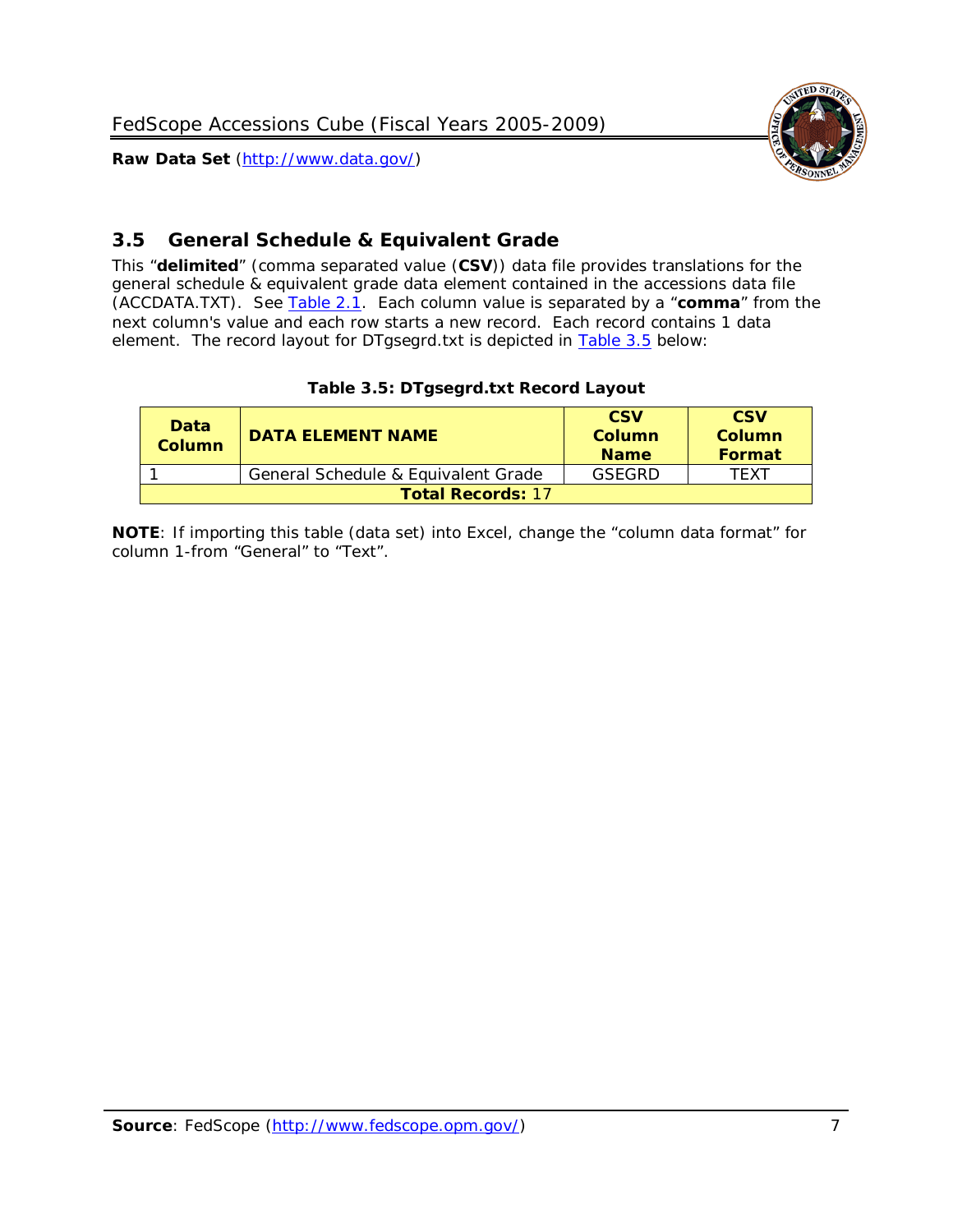



#### <span id="page-8-0"></span>*3.6 Length of Service*

This "**delimited**" (comma separated value (**CSV**)) data file provides translations for the length of service data element contained in the accessions data file (ACCDATA.TXT). See [Table 2.1.](#page-4-0) Each column value is separated by a "**comma**" from the next column's value and each row starts a new record. Each record contains 2 data elements. The record layout for DTloslvl.txt is depicted in **Table 3.6** below:

#### **Table 3.6: DTloslvl.txt Record Layout**

<span id="page-8-2"></span>

| Data<br><b>Column</b>    | <b>DATA ELEMENT NAME</b>      | <b>CSV</b><br>Column<br><b>Name</b> | <b>CSV</b><br>Column<br>Format |
|--------------------------|-------------------------------|-------------------------------------|--------------------------------|
|                          | Length of Service             | <b>LOSLVL</b>                       | TFXT                           |
|                          | Length of Service Translation | LOSLVLT                             | TE XT                          |
| <b>Total Records: 11</b> |                               |                                     |                                |

**NOTE**: If importing this table (data set) into Excel, change the "column data format" for columns 1-2 from "General" to "Text".

#### <span id="page-8-1"></span>*3.7 Location*

This "**delimited**" (comma separated value (**CSV**)) data file provides translations for the location data element contained in the accessions data file (ACCDATA.TXT). See [Table 2.1.](#page-4-0) Each column value is separated by a "**comma**" from the next column's value and each row starts a new record. Each record contains 4 data elements. The record layout for DTloc.txt is depicted in [Table 3.7](#page-8-3) below:

<span id="page-8-3"></span>

| <b>Data</b><br><b>Column</b> | <b>DATA ELEMENT NAME</b>         | <b>CSV</b><br>Column<br><b>Name</b> | <b>CSV</b><br><b>Column</b><br><b>Format</b> |
|------------------------------|----------------------------------|-------------------------------------|----------------------------------------------|
|                              | Location Type                    | <b>LOCTYP</b>                       | <b>TFXT</b>                                  |
|                              | Location Type Translation        | <b>LOCTYPT</b>                      | <b>TFXT</b>                                  |
| ာ                            | State/Country                    | LOC                                 | <b>TFXT</b>                                  |
|                              | <b>State/Country Translation</b> | LOCT                                | <b>TFXT</b>                                  |
| <b>Total Records: 230</b>    |                                  |                                     |                                              |

#### **Table 3.7: DTloc.txt Record Layout**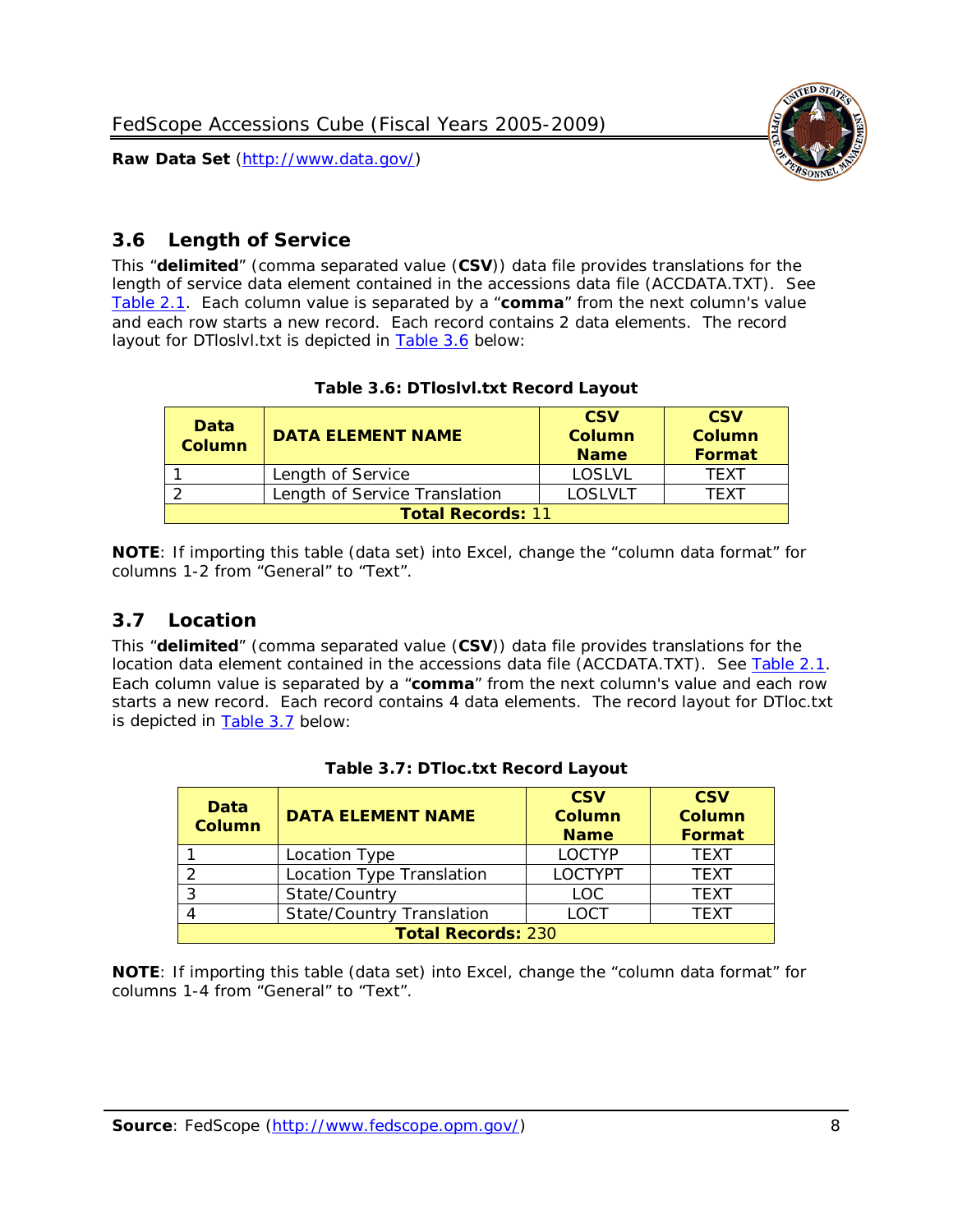

#### <span id="page-9-0"></span>*3.8 Occupation*

This "**delimited**" (comma separated value (**CSV**)) data file provides translations for the occupation data element contained in the accessions data file (ACCDATA.TXT). See [Table](#page-4-0)  [2.1.](#page-4-0) Each column value is separated by a "**comma**" from the next column's value and each row starts a new record. Each record contains 6 data elements. The record layout for DTocc.txt is depicted in [Table 3.8](#page-9-2) below:

<span id="page-9-2"></span>

| Data<br><b>Column</b>     | <b>DATA ELEMENT NAME</b>             | <b>CSV</b><br><b>Column</b><br><b>Name</b> | <b>CSV</b><br><b>Column</b><br><b>Format</b> |
|---------------------------|--------------------------------------|--------------------------------------------|----------------------------------------------|
|                           | Occupation Type                      | <b>OCCTYP</b>                              | <b>TEXT</b>                                  |
|                           | Occupation Type Translation          | <b>OCCTYPT</b>                             | <b>TEXT</b>                                  |
| 3                         | <b>Occupation Family</b>             | <b>OCCFAM</b>                              | <b>TEXT</b>                                  |
|                           | <b>Occupation Family Translation</b> | <b>OCCFAMT</b>                             | <b>TEXT</b>                                  |
|                           | Occupation                           | <b>OCC</b>                                 | <b>TEXT</b>                                  |
|                           | <b>Occupation Translation</b>        | <b>OCCT</b>                                | <b>TEXT</b>                                  |
| <b>Total Records: 758</b> |                                      |                                            |                                              |

| Table 3.8: DTocc.txt Record Layout |  |  |
|------------------------------------|--|--|
|                                    |  |  |

**NOTE**: If importing this table (data set) into Excel, change the "column data format" for columns 1-6 from "General" to "Text".

#### <span id="page-9-1"></span>*3.9 Occupation Category*

This "**delimited**" (comma separated value (**CSV**)) data file provides translations for the occupation category data element contained in the accessions data file (ACCDATA.TXT). See [Table 2.1.](#page-4-0) Each column value is separated by a "**comma**" from the next column's value and each row starts a new record. Each record contains 2 data elements. The record layout for DTpatco.txt is depicted in [Table 3.9](#page-9-3) below:

| Table 3.9: DTpatco.txt Record Layout |  |  |  |
|--------------------------------------|--|--|--|
|                                      |  |  |  |

<span id="page-9-3"></span>

| <b>Data</b><br><b>Column</b> | <b>DATA ELEMENT NAME</b>               | <b>CSV</b><br>Column<br><b>Name</b> | <b>CSV</b><br>Column<br><b>Format</b> |
|------------------------------|----------------------------------------|-------------------------------------|---------------------------------------|
|                              | <b>Occupation Category</b>             | <b>PATCO</b>                        | <b>TFXT</b>                           |
|                              | <b>Occupation Category Translation</b> | <b>PATCOT</b>                       | <b>TFXT</b>                           |
| <b>Total Records: 7</b>      |                                        |                                     |                                       |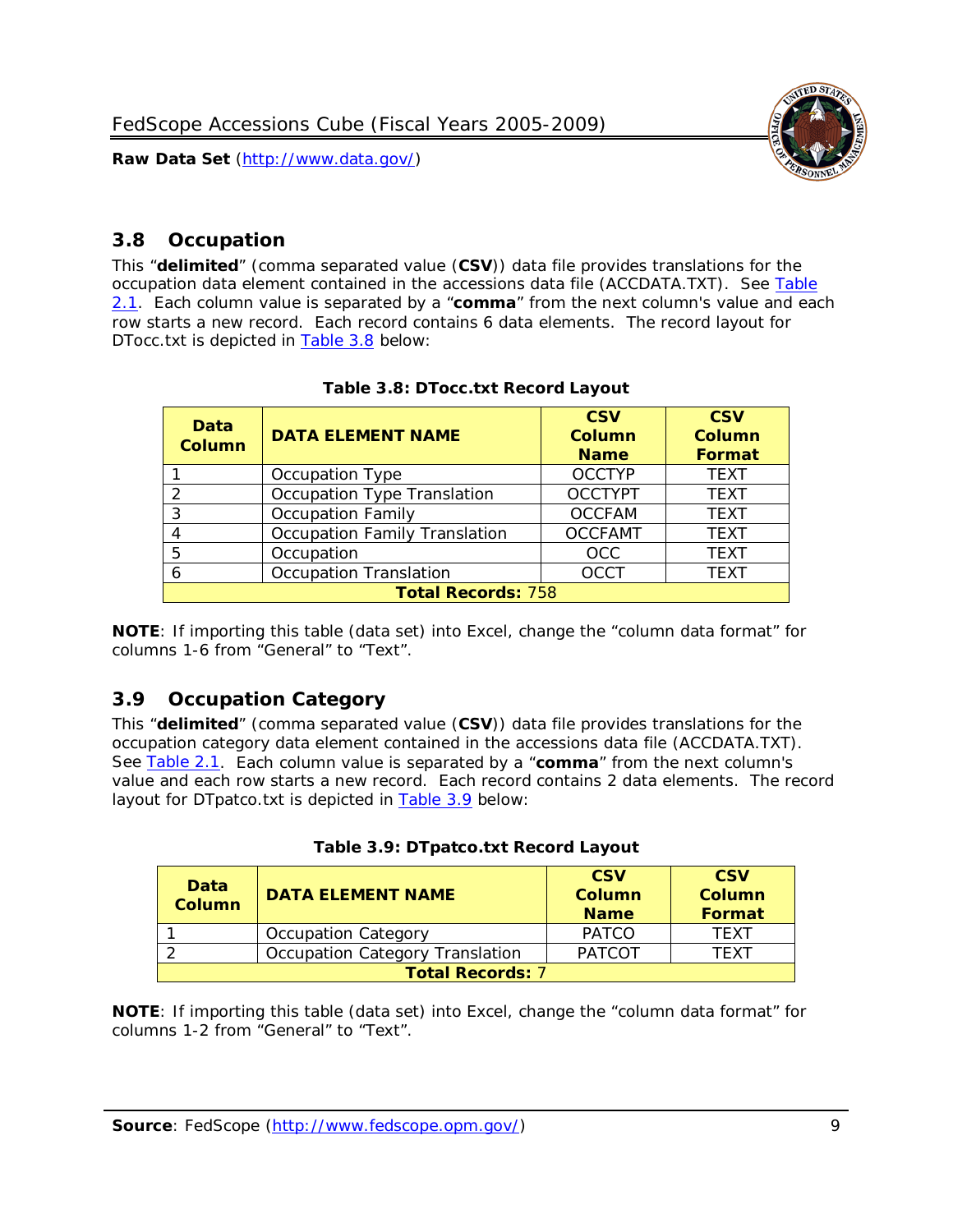

## <span id="page-10-0"></span>*3.10 Pay Plan & Grade*

This "**delimited**" (comma separated value (**CSV**)) data file provides translations for the pay plan & grade data element contained in the accessions data file (ACCDATA.TXT). See [Table](#page-4-0)  [2.1.](#page-4-0) Each column value is separated by a "**comma**" from the next column's value and each row starts a new record. Each record contains 7 data elements. The record layout for DTppgrd.txt is depicted in [Table 3.10](#page-10-2) below:

<span id="page-10-2"></span>

| Data<br><b>Column</b> | <b>DATA ELEMENT NAME</b>    | <b>CSV</b><br>Column<br><b>Name</b> | <b>CSV</b><br><b>Column</b><br><b>Format</b> |  |
|-----------------------|-----------------------------|-------------------------------------|----------------------------------------------|--|
|                       | Pay Plan Type               | <b>PPTYP</b>                        | <b>TEXT</b>                                  |  |
| $\mathcal{P}$         | Pay Plan Type Translation   | <b>PPTYPT</b>                       | <b>TEXT</b>                                  |  |
| 3                     | Pay Plan Group              | <b>PPGROUP</b>                      | <b>TEXT</b>                                  |  |
|                       | Pay Plan Group Translation  | <b>PPGROUPT</b>                     | <b>TEXT</b>                                  |  |
| 5                     | Pay Plan                    | <b>PAYPLAN</b>                      | <b>TEXT</b>                                  |  |
| 6                     | Pay Plan Translation        | PAYPLANT                            | <b>TEXT</b>                                  |  |
|                       | Pay Plan & Grade            | <b>PPGRD</b>                        | <b>TEXT</b>                                  |  |
|                       | <b>Total Records: 1,208</b> |                                     |                                              |  |

#### **Table 3.10: DTppgrd.txt Record Layout**

**NOTE**: If importing this table (data set) into Excel, change the "column data format" for columns 1-7 from "General" to "Text".

## <span id="page-10-1"></span>*3.11 Salary Level*

This "**delimited**" (comma separated value (**CSV**)) data file provides translations for the salary level data element contained in the accessions data file (ACCDATA.TXT). See [Table](#page-4-0)  [2.1.](#page-4-0) Each column value is separated by a "**comma**" from the next column's value and each row starts a new record. Each record contains 2 data elements. The record layout for DTpaylvl.txt is depicted in [Table 3.11](#page-10-3) below:

<span id="page-10-3"></span>

| Data<br>Column           | <b>DATA ELEMENT NAME</b>        | <b>CSV</b><br><b>Column</b><br><b>Name</b> | <b>CSV</b><br>Column<br>Format |
|--------------------------|---------------------------------|--------------------------------------------|--------------------------------|
|                          | Salary Level                    | <b>SALLVL</b>                              | TFXT                           |
|                          | <b>Salary Level Translation</b> | <b>SAILVLT</b>                             | <b>TFXT</b>                    |
| <b>Total Records: 26</b> |                                 |                                            |                                |

|  | Table 3.11: DTsallvl.txt Record Layout |  |
|--|----------------------------------------|--|
|  |                                        |  |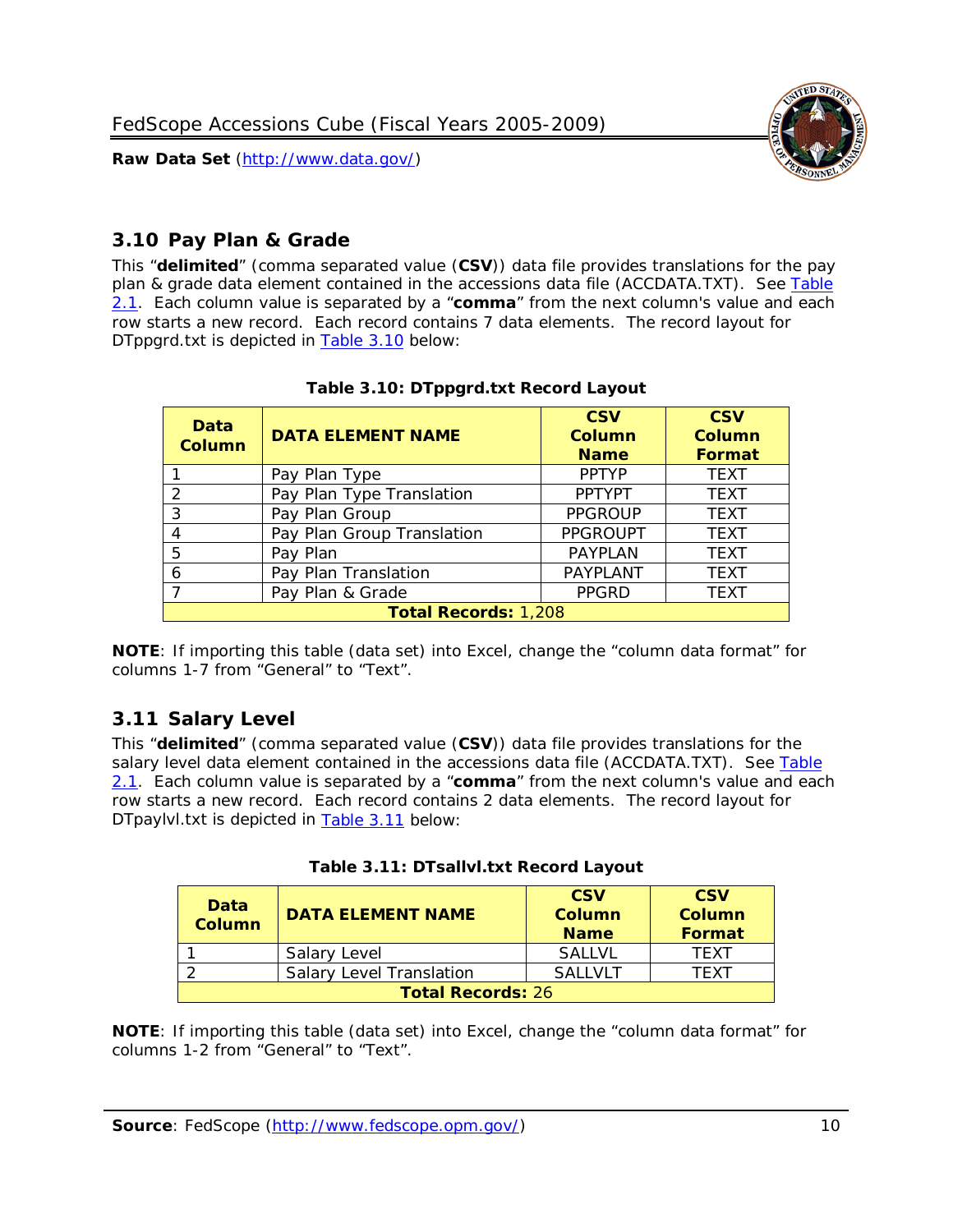



### <span id="page-11-0"></span>*3.12 Type of Appointment*

This "**delimited**" (comma separated value (**CSV**)) data file provides translations for the type of appointment data element contained in the accessions data file (ACCDATA.TXT). See [Table 2.1.](#page-4-0) Each column value is separated by a "**comma**" from the next column's value and each row starts a new record. Each record contains 4 data elements. The record layout for DTtoa.txt is depicted in **Table 3.12** below:

<span id="page-11-2"></span>

| Data<br><b>Column</b>    | <b>DATA ELEMENT NAME</b>             | <b>CSV</b><br>Column<br><b>Name</b> | <b>CSV</b><br><b>Column</b><br>Format |  |
|--------------------------|--------------------------------------|-------------------------------------|---------------------------------------|--|
|                          | Type of Appointment Type             | <b>TOATYP</b>                       | <b>TEXT</b>                           |  |
|                          | Type of Appointment Type Translation | <b>TOATYPT</b>                      | <b>TEXT</b>                           |  |
| 3                        | Type of Appointment                  | TOA                                 | <b>TEXT</b>                           |  |
| 4                        | Type of Appointment Translation      | <b>TOAT</b>                         | <b>TEXT</b>                           |  |
| <b>Total Records: 22</b> |                                      |                                     |                                       |  |

#### **Table 3.12: DTtoa.txt Record Layout**

**NOTE**: If importing this table (data set) into Excel, change the "column data format" for columns 1-4 from "General" to "Text".

#### <span id="page-11-1"></span>*3.13 Work Schedule*

This "**delimited**" (comma separated value (**CSV**)) data file provides translations for the work schedule data element contained in the accessions data file (ACCDATA.TXT). See [Table 2.1.](#page-4-0) Each column value is separated by a "**comma**" from the next column's value and each row starts a new record. Each record contains 4 data elements. The record layout for DTwrksch.txt is depicted in [Table 3.13](#page-11-3) below:

<span id="page-11-3"></span>

| Data<br><b>Column</b>    | <b>DATA ELEMENT NAME</b>       | <b>CSV</b><br><b>Column</b><br><b>Name</b> | <b>CSV</b><br><b>Column</b><br><b>Format</b> |
|--------------------------|--------------------------------|--------------------------------------------|----------------------------------------------|
|                          | Work Schedule Type             | <b>WSTYP</b>                               | <b>TEXT</b>                                  |
|                          | Work Schedule Type Translation | <b>WSTYPT</b>                              | <b>TFXT</b>                                  |
|                          | Work Schedule                  | <b>WORKSCH</b>                             | <b>TFXT</b>                                  |
|                          | Work Schedule Translation      | <b>WORKSCHT</b>                            | <b>TFXT</b>                                  |
| <b>Total Records: 13</b> |                                |                                            |                                              |

|  | Table 3.13: DTwrksch.txt Record Layout |  |
|--|----------------------------------------|--|
|  |                                        |  |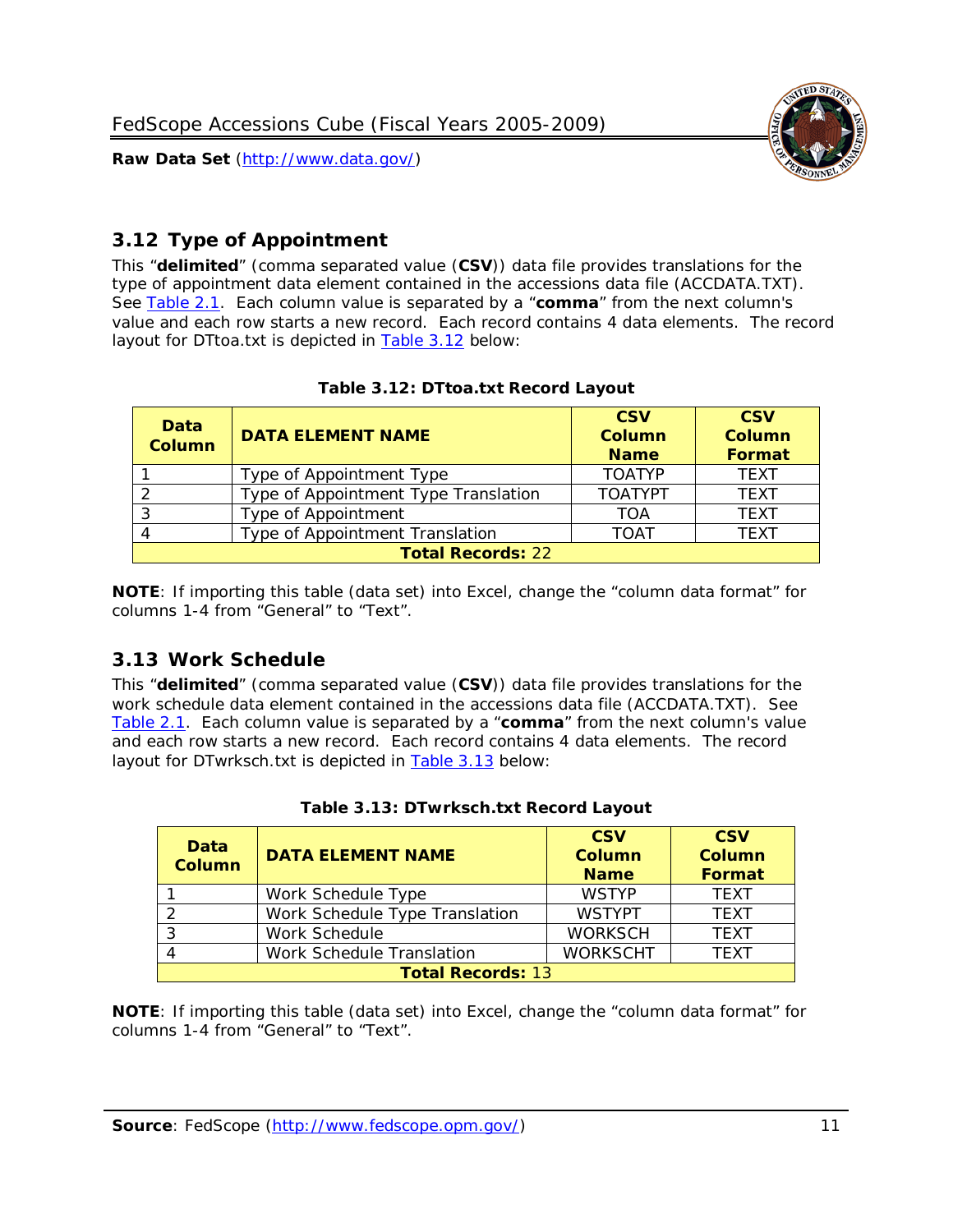FedScope Accessions Cube (Fiscal Years 2005-2009)

**Raw Data Set** (http://www.data.gov/)



## <span id="page-12-0"></span>*3.14 Count*

There is no translation file for this data element. Every record in the accessions population data file (ACCDATA.TXT) contains a value of "1" for this field. See Chapter  $4.15$  for definition of [Count.](#page-16-2)

## <span id="page-12-1"></span>*3.15 Average Salary*

There is no translation file for this data element. See Chapter [4.16](#page-16-3) for definition of Average [Salary.](#page-16-3)

## <span id="page-12-2"></span>*3.16 Average Length of Service*

There is no translation file for this data element. See Chapter [4.17](#page-16-4) for definition of Average [Length of Service.](#page-16-4)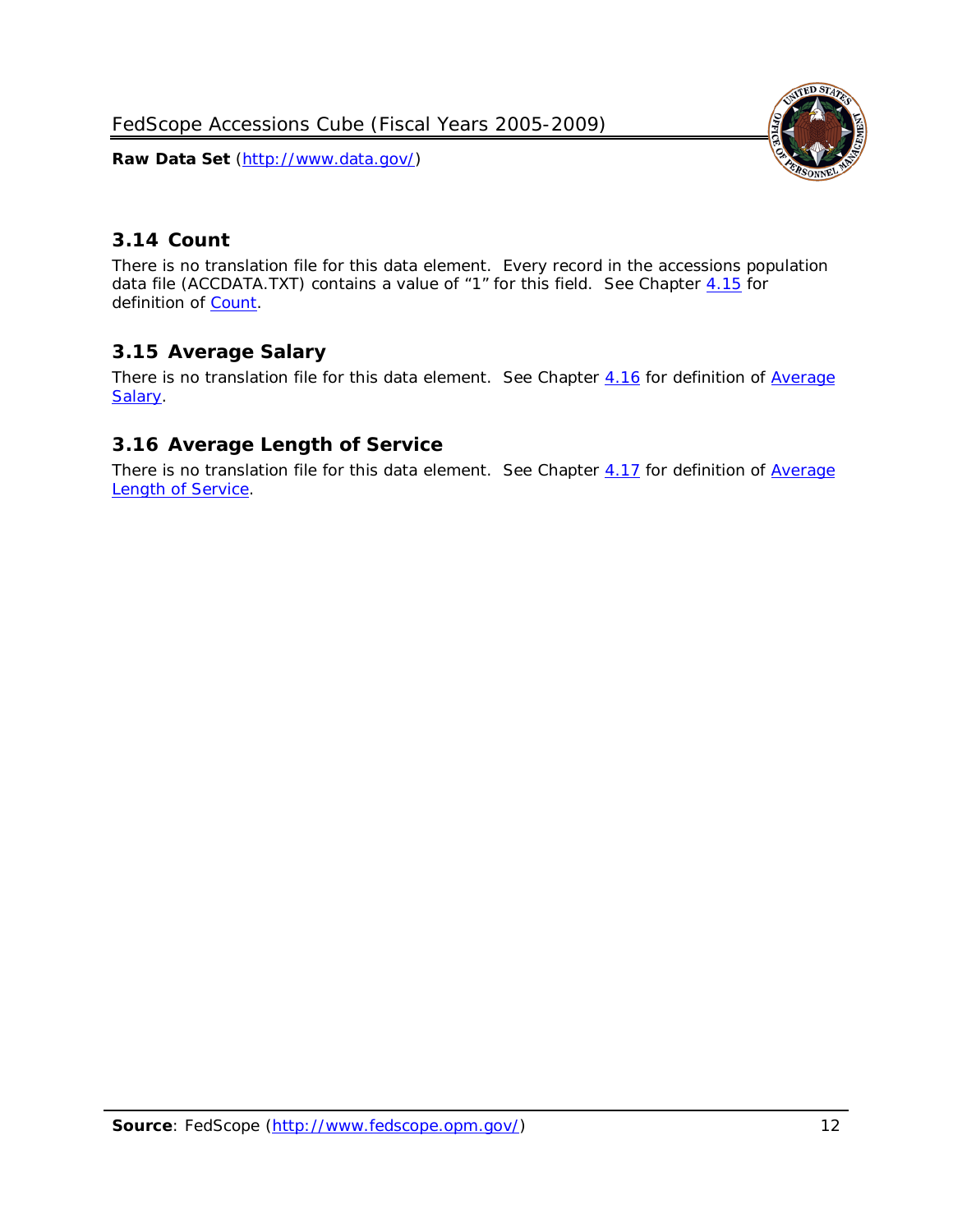



## <span id="page-13-0"></span>**4 DATA DEFINITIONS**

#### <span id="page-13-1"></span>*4.1 Agency*

<span id="page-13-2"></span>The employing organization.

#### *4.2 Accessions*

A personnel action resulting in the addition of an employee to an agency's staff. For the purposes of FedScope, restorations and returns to duty are excluded. The following types of accessions are included:

#### 1. **Transfers-In**

Movement of a single employee, or group of employees, from another agency with a break in service of 3 days or less.

- a. *Individual Transfer* Transfer-in of an individual employee.
- b. *Mass Transfer* Transfer-in of a group whose function was transferred to another agency.

#### IMPORTANT:

Employees in the following situations are counted as new hires rather than transfers-in:

- a. Employees who moved from an Excepted Service position.
- b. Employees who moved from one type of Federal service to another (e.g., left a Competitive Service position in one agency to take an Excepted or Senior Executive Service position at another agency).

As a result from (a) and (b) above, the transfer-in count in the accession cube will usually be lower than the transfer-out count in the separation cube.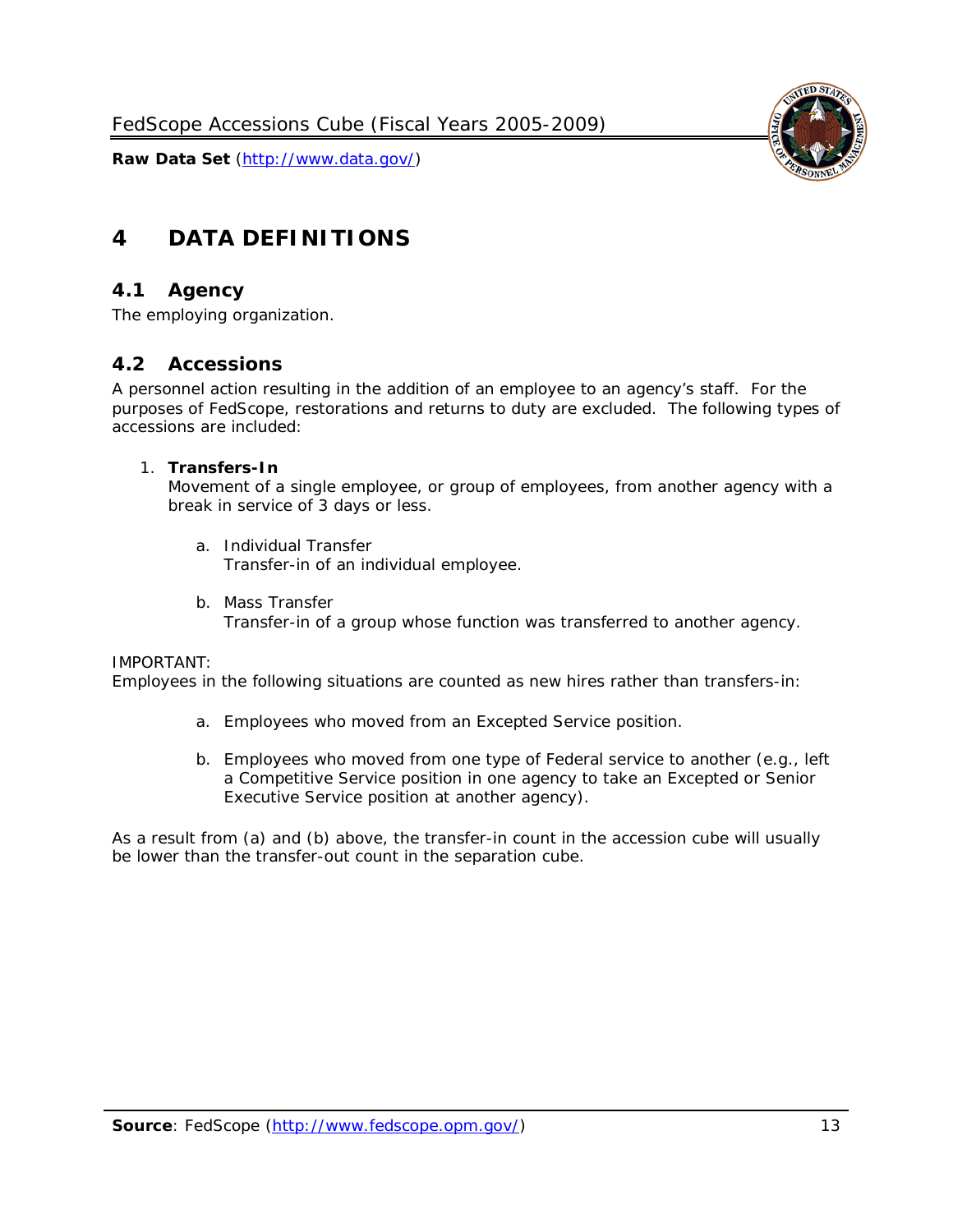

#### 2. **New Hires**

Appointment of an employee from outside of the Federal government; a transfer-in from an Excepted Service position or a transfer-in from one type of Federal service to another (e.g. left a Competitive Service position in one agency to take an Excepted or Senior Executive Service position at another agency).

- a. *Competitive Service Appointment* Appointment to a position that is governed by civil service law, but not a part of the Senior Executive Service.
- b. *Excepted Service Appointment* Appointment to a position that is not part of the Competitive Service or Senior Executive Service. These positions are exempt by law, Executive order, and OPM regulation.
- c. *Senior Executive Service* Appointment to a managerial or supervisory position above the GS-15 level in which the employee performs executive functions. These positions do not require Presidential or congressional approval.

## <span id="page-14-0"></span>*4.3 Date*

<span id="page-14-1"></span>The date (YYYYMM format) of the personnel action ("Transfer-Ins" and "New Hires").

#### *4.4 Age*

An employee's age. Age is displayed in five-year intervals, except for an initial interval of less than 20 years and a final interval of 65 years or more.

#### <span id="page-14-2"></span>*4.5 General Schedule & Equivalent Grade*

The General Schedule grade for pay plans in the General Schedule and Equivalent pay plan category (See [Pay Plan & Grade\)](#page-10-0).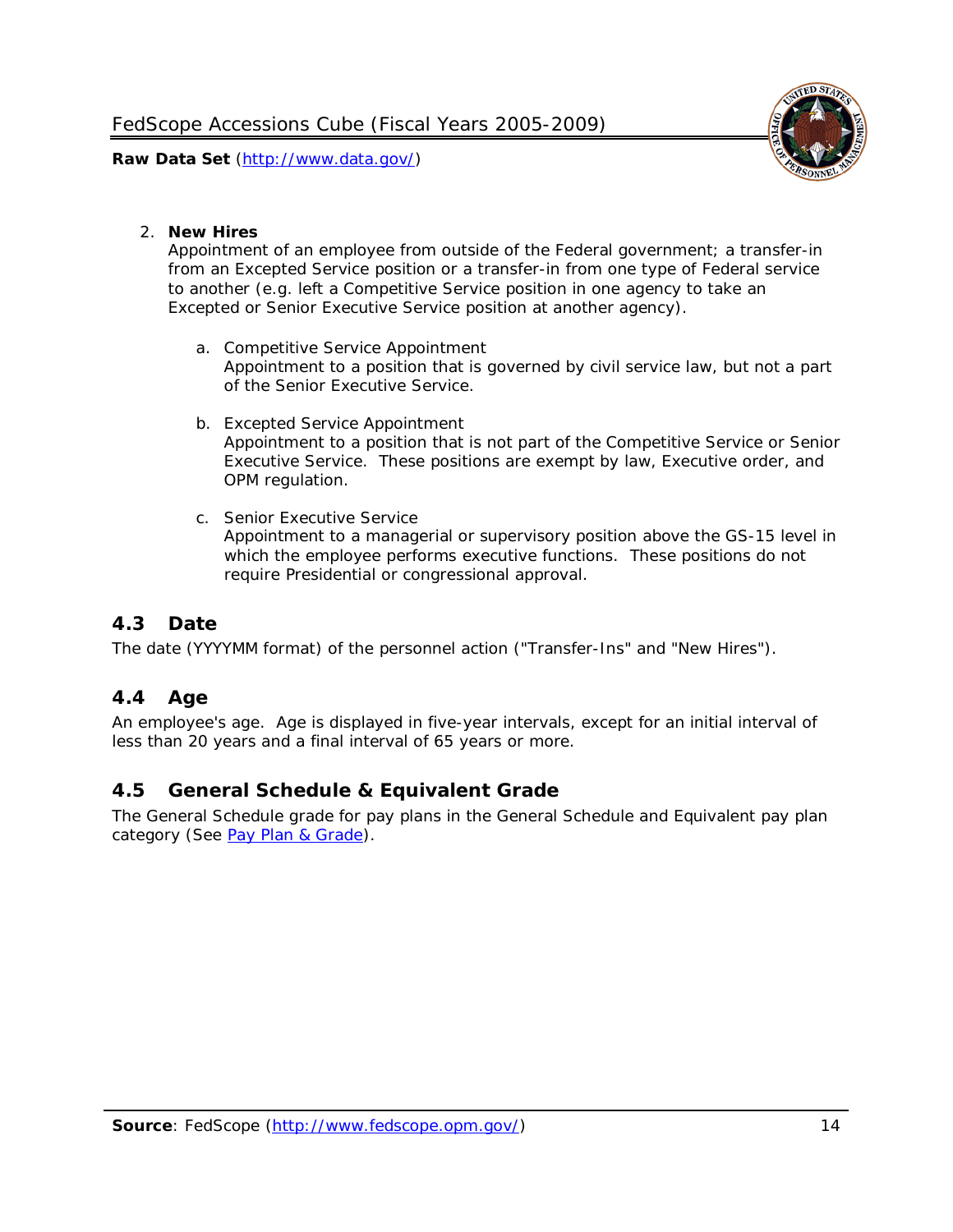

### <span id="page-15-0"></span>*4.6 Length of Service*

The number of years of Federal civilian employment, creditable military service, and other service made creditable by specific legislation. Length of service is grouped by five-year intervals, except for:

- a. the initial intervals of less than 1 year, 1-2 years, and 3-4 years and
- b. the final interval of 35 years or more.

#### <span id="page-15-1"></span>*4.7 Location*

The official duty station of an employee. Locations in the United States are defined in terms of states. Locations outside the United States are defined in terms of countries and U.S. territories.

#### <span id="page-15-2"></span>*4.8 Occupation*

<span id="page-15-3"></span>An employee's occupation as defined by the Office of Personnel Management (OPM).

#### *4.9 Occupation Category*

Occupational categories are defined by the educational requirements of the occupation and the subject matter and level of difficulty or responsibility of the work.

#### <span id="page-15-4"></span>*4.10 Pay Plan & Grade*

The pay system and, where applicable, the grade used to determine an employee's basic pay rate. Grade denotes a hierarchical position in a pay plan and is sometimes referred to as level, class, rank, or pay band.

#### <span id="page-15-5"></span>*4.11 Salary Level*

An employee's adjusted basic pay, which is an annualized rate of pay. Adjusted basic pay is the sum of an employee's rate of basic pay plus any locality comparability payment and/or special pay adjustment for law enforcement officers. Salaries are grouped by \$10,000 intervals, except for an initial interval of less than \$20,000 and a final interval of \$180,000 or more.

An employee's actual earnings may be more or less than the annualized rate because of factors such as overtime, shift differentials, less than full time work, or leave without pay.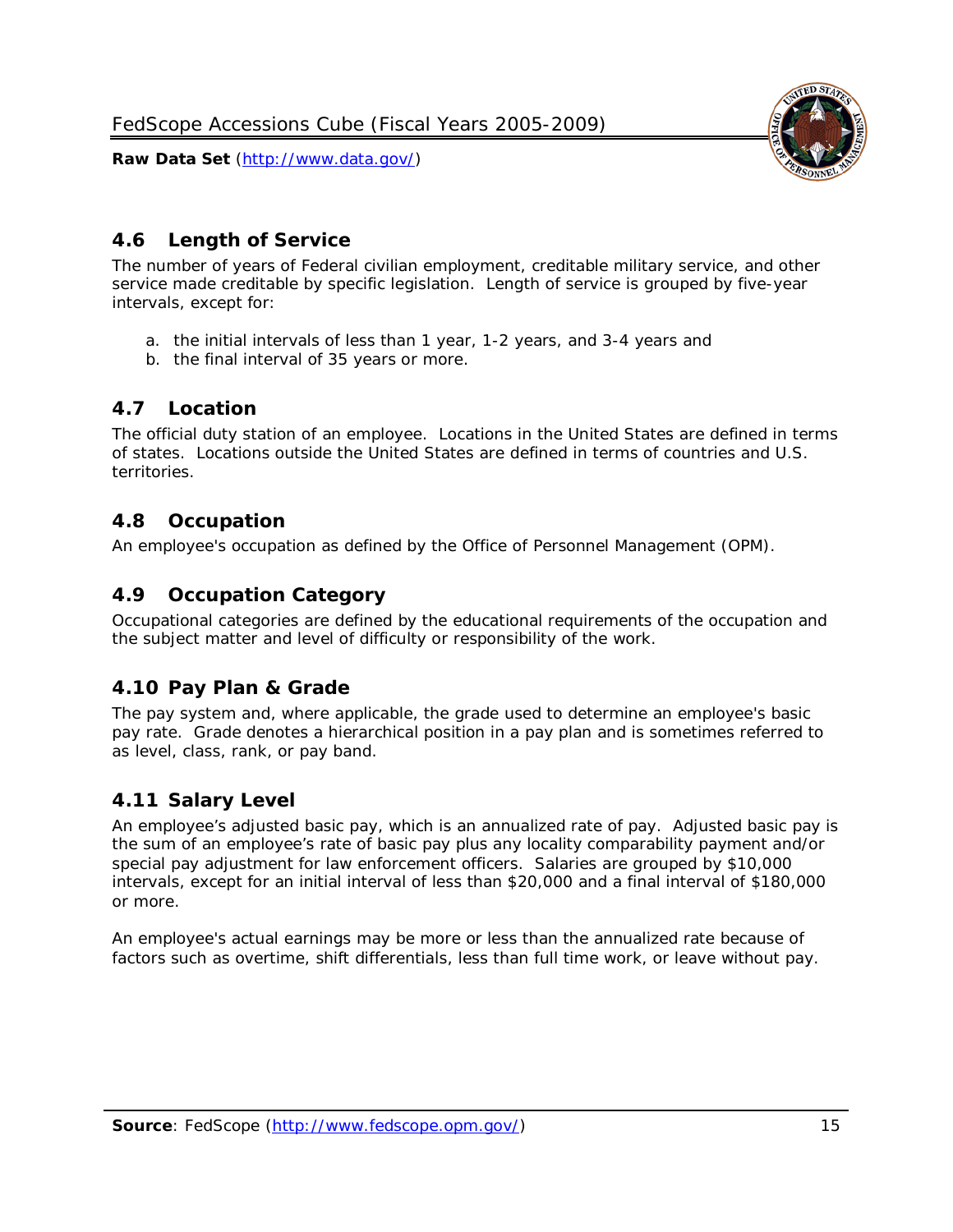<span id="page-16-0"></span>

<span id="page-16-1"></span>An employee's appointment in terms of permanence and competitiveness.

## *4.13 Work Schedule*

<span id="page-16-2"></span>The time basis on which an employee is scheduled to work.

#### *4.14 Count*

A measure representing the number of personnel actions ("Transfer-Ins" and "New Hires") that have taken place within a given fiscal year.

## <span id="page-16-3"></span>*4.15 Average Salary*

A measure representing the average adjusted basic pay, an annualized rate of pay. Adjusted basic pay is the sum of an employee's rate of basic pay and any locality comparability payment and/or special pay adjustment for law enforcement officers.

An employee's actual earnings may be more or less than the annualized rate because of factors such as overtime, shift differentials, less than full time work, or leave without pay.

Invalid salary values are excluded from the average. A large number of invalid values could invalidate the average. To obtain counts of invalid values, display the data using the Salary Level dimension (See [Salary Level\)](#page-15-5).

## <span id="page-16-4"></span>*4.16 Average Length of Service*

A measure representing the average number of years of Federal civilian employment and creditable military service.

Invalid values are excluded from the average. A large number of invalid values could invalidate the average. To obtain counts of invalid values, display the data using the Length of Service dimension (See [Length of Service\)](#page-15-0).